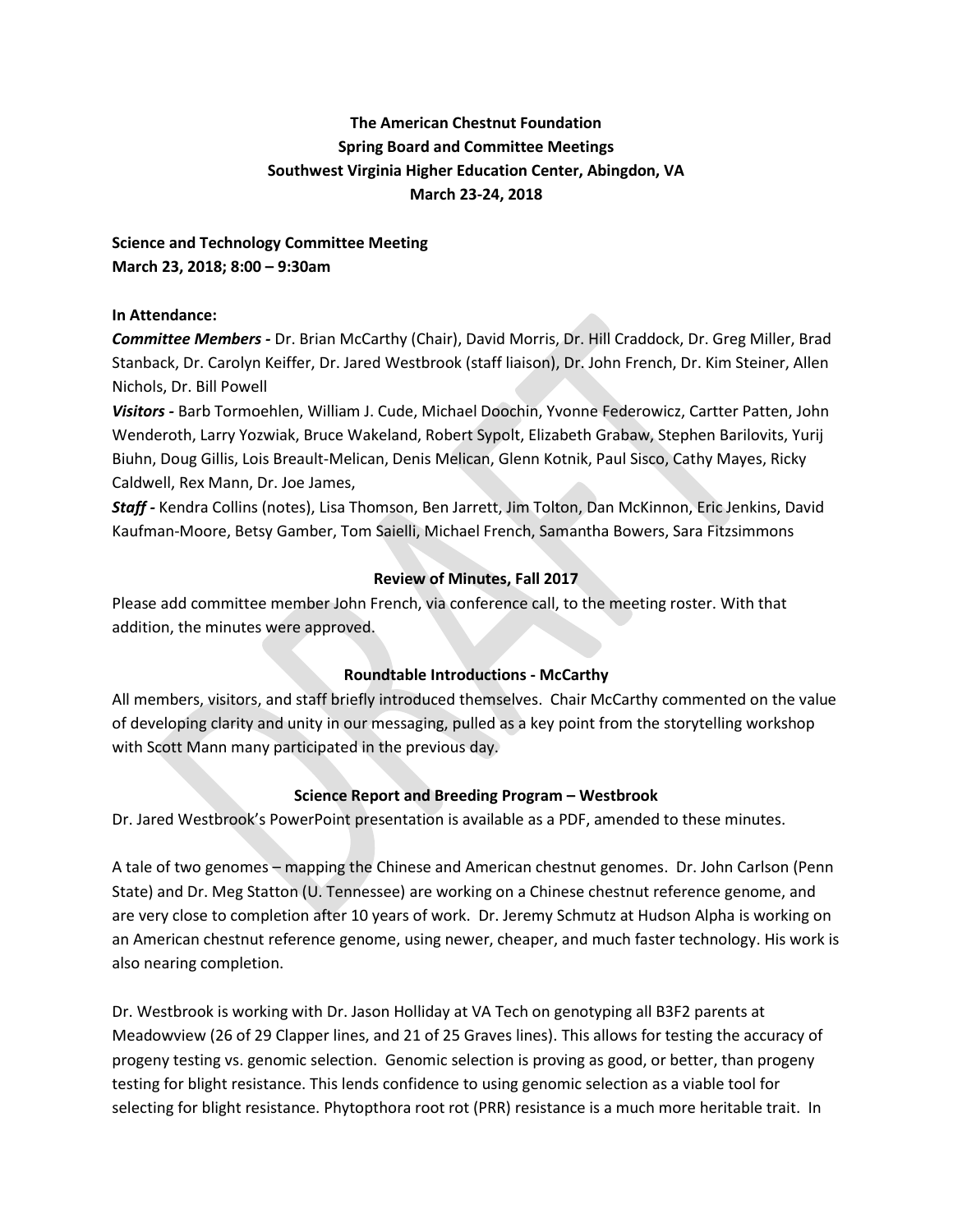this case, progeny testing is highly accurate, but genomic selection is still very good and can be used over progeny testing.

Genotyping will be done on the remaining trees at Meadowview, and we will finish progeny test planting this year, in order to get more data and make the prediction model more robust by 2020. Then we can use the model to determine the remaining trees to cull and finish the seed orchards by 2022.

In order to enhance blight resistance, two more generations of recurrent selection are planned beyond the B3F3. Simulation of resistance through the B3F6 generation shows high average level of resistance and low variability of the population when using enhanced selection methods. The plan is to take the most blight-resistant 1% at each generation. We do not plan to remove any American lines, in order to preserve American diversity. On a related note, Westbrook made several test crosses to Nanking at various generations to see how much resistance we may be losing with each backcross. Those trees are in the ground but are not large enough to inoculate yet. The new greenhouse at Meadowview will allow for small stem assay (SSA) comparison to plantings and inoculation in the field.

Transgenic x backcross progeny were created in partnership with SUNY-ESF. The seed will be planted in pots next week, and a SSA is planned to screen for initial levels of resistance.

Chapter seed orchards are moving forward nicely. We will continue updating our progress with chapter seed orchards on an annual basis, as we work towards completion of this goal.

AIM (Ancestry Informative Marker) genotyping of chapter backcross lines is underway in partnership with Dr. Jeanne Romero-Severson at Notre Dame. All chapters have sent in samples from their B3F2 selections. This analysis will be used to quantify effective pop size, determine the amount of American vs. Chinese ancestry in the breeding population, correct pedigree errors, etc.

In addition, Graves B3F2 families from the chapters will also be screened for PRR. Twigs sent in for AIM genotyping will also be genotyped with 25 SNPs to predict PRR and identify trees we want to look at further.

Miller asked how much Chinese in our trees can we tolerate? We have assumed the less Chinese the better, but that's just an assumption. Westbrook has data from lots of B2 populations to help answer that question. He needs the full Chinese genome to compare our trees with, which will be available soon and allow for that kind of analysis.

#### **TACF Science Review - Westbrook**

We will hold a science review of our program on Aug 21-22. The review committee consists of Steve Strauss (Oregon State), John Davis (U. Florida), Nick Wheeler (NSCU and Weyerhaeuser), Richard Sniezko (USFS, Dorena), and Sally Aitkin (UBC). Science staff will be involved, as will Drs. McCarthy and Steiner. Leading questions from the S&T Committee, or Board in general, would be welcome. Anyone with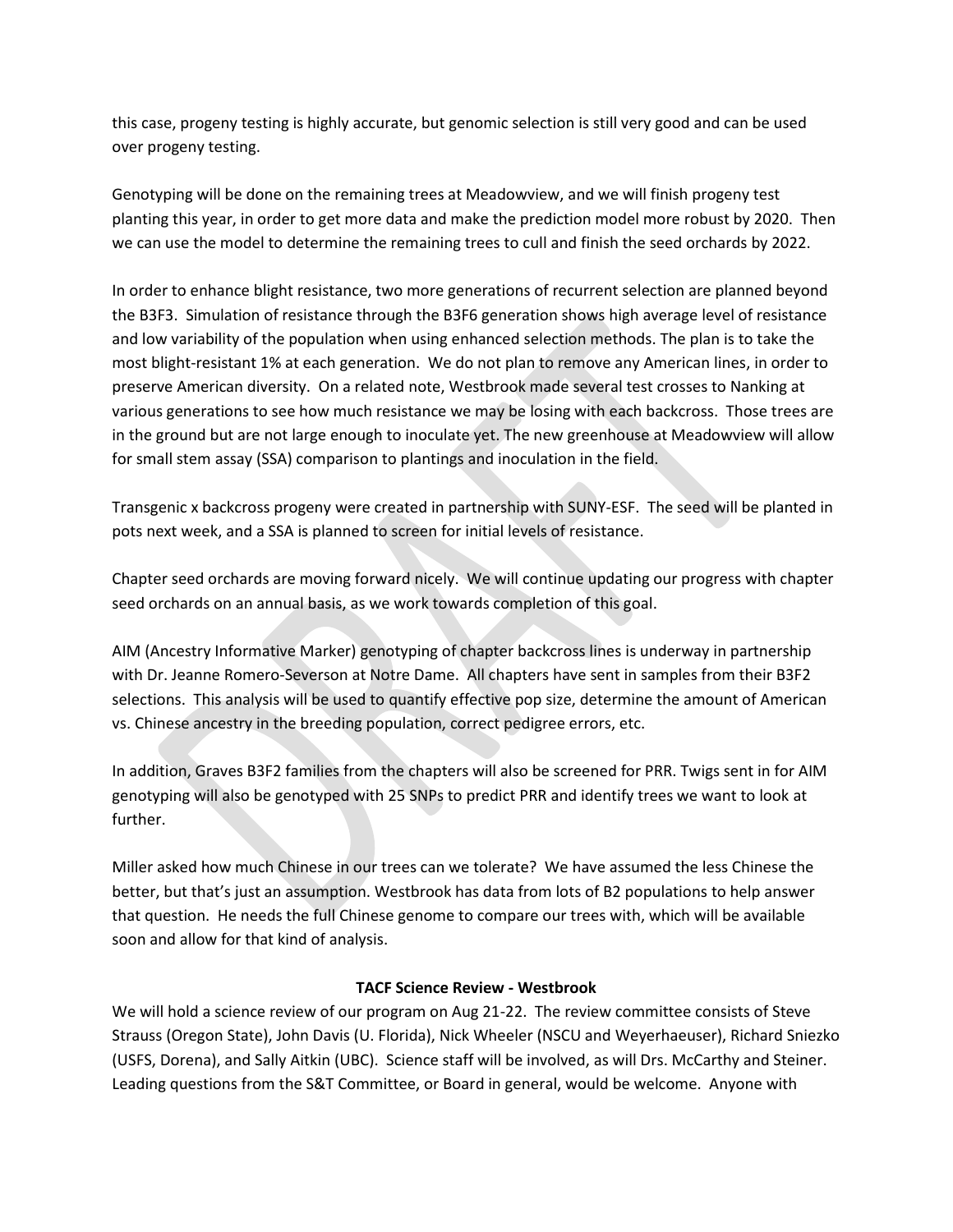questions to consider during the science review should send those to Westbrook, McCarthy and/or Steiner.

### **Status Update of Transgenic Chestnut – Powell**

Dr. Bill Powell's PowerPoint presentation is available as a PDF, amended to these minutes.

Dr. Powell presented regulatory review process of 'Darling' American chestnut. Many experiments were needed as part of the process that would be standard for any crop. Because chestnut is a tree some additional parameters were addressed including mycorrhizae colonization of the roots, insect/pollinator feeding on pollen, and several aspects of the leaves – leaf litter decay, insect feeding (terrestrial and aquatic), germination of seed in leaf litter, feeding leaves to tadpoles. Tadpole feeding study showed all leaves, except beech, are not statistically different in their hazard levels (sample size 30 tadpoles/leaf type). In a bee feeding study they collected pollen from bees, added OxO enzyme so had a known quantity or none in the pollen, and found no difference between American and transgenic pollen, but more difference between bumblebee populations.

Dr. Powell reviewed the regulatory review framework with USDA, FDA, EPA. All three agencies don't have to regulate, but at least one will. USDA is on the list because of the promotor used, FDA because chestnut produces a food product, and EPA because the transgenic plant may be considered a pesticide. This pipeline has been used for lots of crops but never for a tree for restoration. Dr. Powell has been working on the process for 2.5 years.

Started with EPA and have been through 3 rounds with them already. Also recently wrote a position paper suggesting EPA doesn't actually need to regulate the trees, and had a good meeting with EPA, hoping to find out by end of April if this approach will be approved. The reasoning is that OxO does not act as a pesticide, rather it protects the tree from the acid the fungus produces, but doesn't actually kill the fungus.

A case study of hypothetical GE herbicide-resistant canola would be regulated by USDA and FDA, but EPA regulates the use of the herbicide itself, not the plant. This case study encourages the argument that the EPA does not need to be involved. This case study is one of several on the EPA website to help navigate the regulatory process. If EPA agrees they do not need to regulate, SUNY-ESF is done with that pathway, and if not they will continue working with the EPA process. EPA suggested there may be an exemption from registration worth pursuing as well.

Plan on submitting the USDA proposal in the next few weeks. It will be reviewed first for completeness, then for full review of content. USDA has no time limit on this, but general time frame is 12-18 months to get through their review process. FDA review is voluntary. They haven't started yet, but expect that to be a 6-12-month review.

Miller asked what will SUNY's "regulations" be for dispersal of transgenic chestnut. Powell suggested that after a few years ideally the tree could just be out there for anyone to use. FDA and USDA would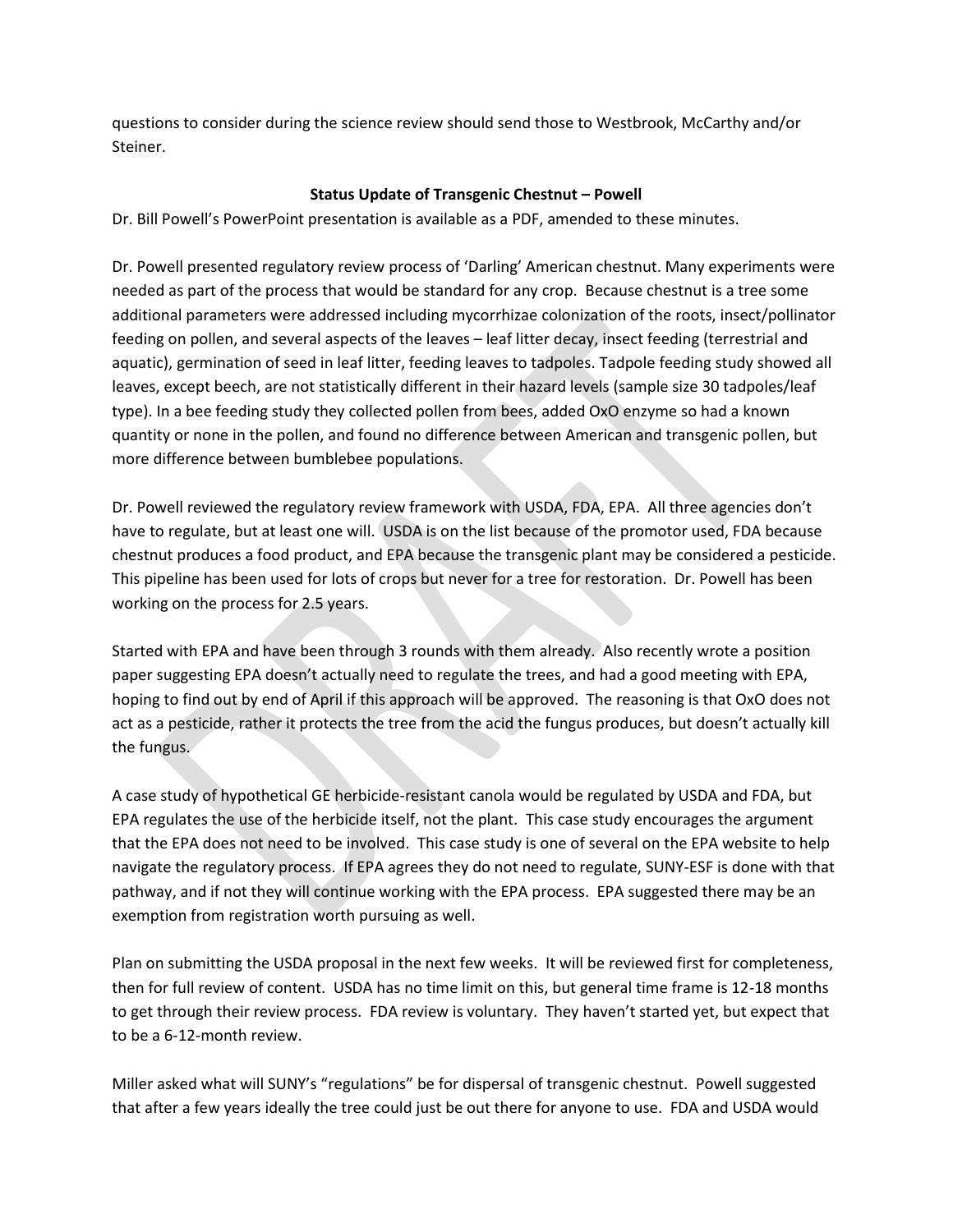allow for that, but if EPA needs to be involved there may be more tracking of the trees needed. It was asked if merging backcross and transgenic trees would subject them to TACF's germplasm agreement? Something to ponder. Powell would likely put a trademark on the trees to certify resistance of 'Darling' trees. Another partner in this process is the USFS, and they are in support of this work.

Registration of transgenic chestnut is significant in the larger context and there is lots of interest in how this process plays out. If EPA doesn't regulate OxO, that might set precedent for other trees with OxO. Many projects using OxO might be revived if EPA doesn't regulate SUNY's tree. If EPA exemption is pursued, that might be very narrow and not as applicable to other species or projects. The only other biotech trees currently on the landscape are eucalyptus and pine in South America, and poplar in China, but nothing else in the US.

Once through the regulatory process, any breeding with this event is covered by this regulatory review. If you add new events they can be added with a shorter, perhaps 6-month, process to tack them on to your registration.

Elizabeth Grabaw, a visitor from VA Tech, shared her experience with trying to register OxO in peanut. In her experience EPA did need to be involved, but is hopeful SUNY's approach will work and open the door for others to follow suit. Dr. John French also shared some of his discussion with a high-ranking EPA official and former colleague. Based on those discussions, Frech was only about 50% confident that EPA would not need to regulate and suggested continuing to prepare assuming that EPA regulation will be needed.

#### **Chapters Report – Fitzsimmons**

Sara Fitzsimmons' PowerPoint presentation is available as a PDF, amended to these minutes.

Sara Fitzsimmons presented a few updates from the chapters on their breeding programs, with a focus on several key projects and initiatives.

TACF's on-line database, dentataBase, continues to advance in development and use. Most recently we have developed functionality to include SUNY-ESF's program and general asexual reproduction, and also improved the speed and efficiency of the system. We continue to load historic data and to date approximately 95% of Meadowview plantings have been loaded and we're working on getting the observations for those plantings entered. About 70% of chapter data has been entered as well. On the to-do list: complete historical data entry, refactoring, reporting functionality, support for grafts, and integration of TreeSnap app.

Reintroduction Trials have been installed in several chapters. Many have been installed in ME since 2015, starting a fire study in GA this year, and Genetics x Environment study is going in at NC State. At PSU trials were installed in 2005 and the trees are mostly dead from blight, but data will be collected and analyzed for reporting in the fall.